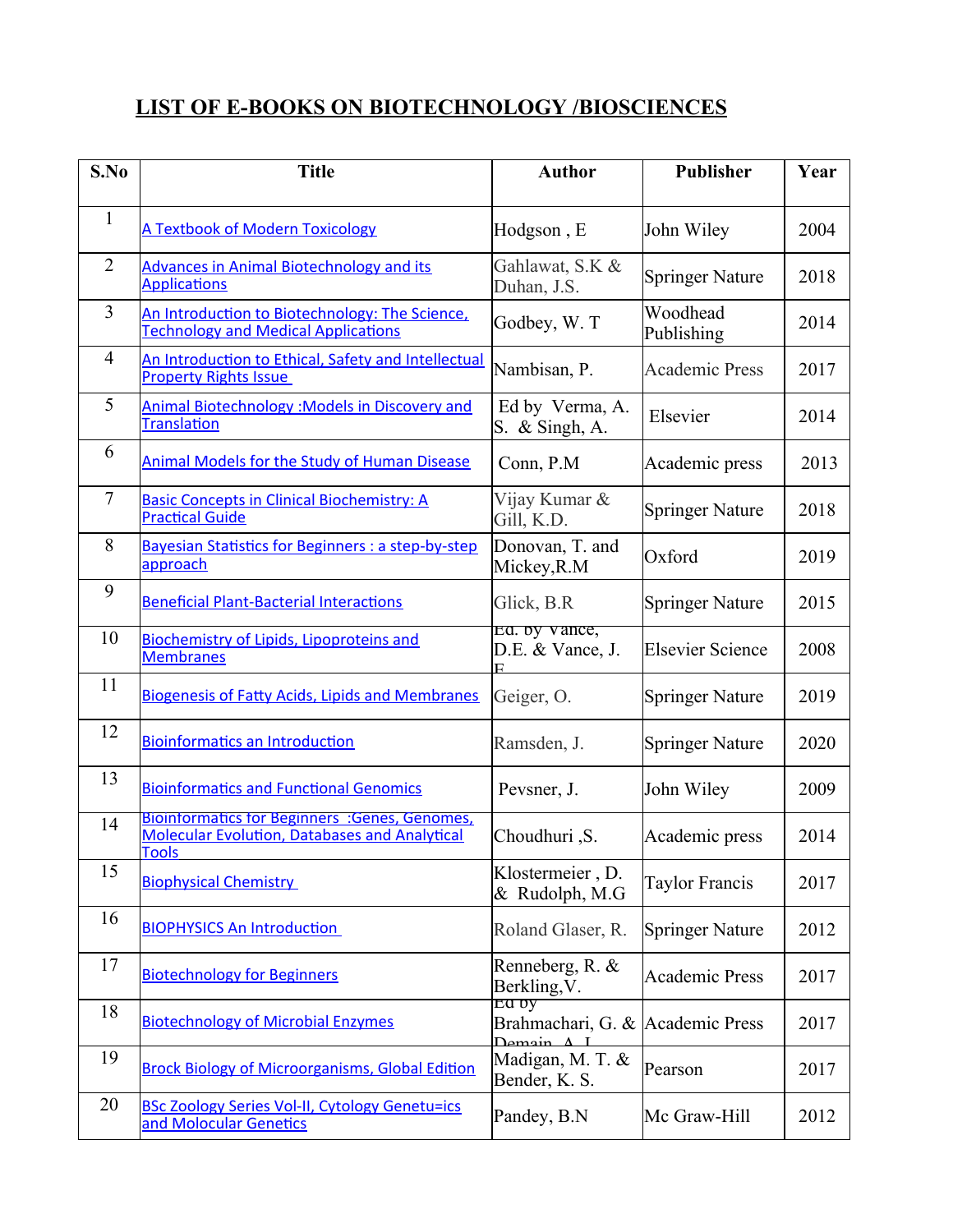| 21 | Cancer                                                                                   | Preedy, V.                                                         | <b>Academic Press</b>  | 2014 |
|----|------------------------------------------------------------------------------------------|--------------------------------------------------------------------|------------------------|------|
| 22 | <b>Cell Biology: Translational Impact in Cancer</b><br><b>Biology and Bioinformatics</b> | Mitchell, M.G.                                                     | <b>Academic Press</b>  | 2016 |
| 23 | <b>Culture of Animal Cells</b>                                                           | Freshney, R.I                                                      | John Wiley             | 2005 |
| 24 | DNA Methylation and Complex Human Disease                                                | Ed by Neidhart,<br>M. & Gay, S.                                    | <b>Academic Press</b>  | 2016 |
| 25 | Drug discovery in cancer epigenetics                                                     | Ed. by Egger, G.&<br>Arimondo, P.                                  | <b>Academic Press</b>  | 2016 |
| 26 | <b>Dynamical Biostatistical Models</b>                                                   | Commenges, D. &<br>Jacqmin-Gadda, H.                               | Taylor Francis         | 2016 |
| 27 | <b>Ebook Integrated Principles Of Zoology</b>                                            | Hickman, C.P &<br>Keen, S.L                                        | Mc Graw-Hill           | 2020 |
| 28 | <b>Ebook Ola For Chemistry In Context</b>                                                | Faniman, B.D<br>&Purvis-Roberts,<br>$K_{\perp}$                    | Mc Graw-Hill           | 2018 |
| 29 | <b>Ebook Prescott's Principles Of Microbiology 2e</b>                                    |                                                                    | Mc Graw-Hill           |      |
| 30 | <b>Ebook Principles Of Environmental Science</b>                                         | Cunningnam, w.r<br>& Cunningham,<br>$\mathbf{M}$ $\mathbf{\Delta}$ | Mc Graw-Hill           | 2020 |
| 31 | <b>ENZYMES: Catalysis, Kinetics and Mechanisms</b>                                       | Punekar, N.S.                                                      | <b>Springer Nature</b> | 2018 |
| 32 | <b>Epigenetic Gene Expression and Regulation</b>                                         | Ed. Huang, S. &<br>Litt, M. D.                                     | <b>Academic Press</b>  | 2015 |
| 33 | <b>Epigenetics and Systems Biology</b>                                                   | Ed by Ringrose,<br>L.                                              | <b>Academic Press</b>  | 2017 |
| 34 | <b>Essentials in Fermentation Technology</b>                                             | Berenjian, A.                                                      | <b>Springer Nature</b> | 2019 |
| 35 | <b>Experiments in the Purification and</b><br><b>Characterization of Enzymes</b>         | Crowley, T. E &<br>Kyte, J.                                        | <b>Academic Press</b>  | 2014 |
| 36 | <b>Food Microbiology</b>                                                                 | Frazier, W.C &<br>Westhoff, D.C                                    | Mc Graw-Hill           | 2014 |
| 37 | <b>Foodborne Microbial Pathogens</b>                                                     | Bhunia, A.K                                                        | <b>Springer Nature</b> | 2018 |
| 38 | <b>Genome and Genomics</b>                                                               | Chaitanya, K.V.                                                    | <b>Springer Nature</b> | 2019 |
| 39 | <b>Genomics, Proteomics, and Metabolomics</b>                                            | Arjmand, B.                                                        | <b>Springer Nature</b> | 2019 |
| 40 | Immunology                                                                               | Ramesh, S.R                                                        | Mc Graw-Hill           | 2017 |
| 41 | In VIVO Models to study Angiogenesis                                                     | Ribatti, D.                                                        | <b>Academic Press</b>  | 2018 |
| 42 | <b>Infectious Diseases and Nanomedicine III</b>                                          | Adhikari, R. &<br>Thapa, S.                                        | <b>Springer Nature</b> | 2018 |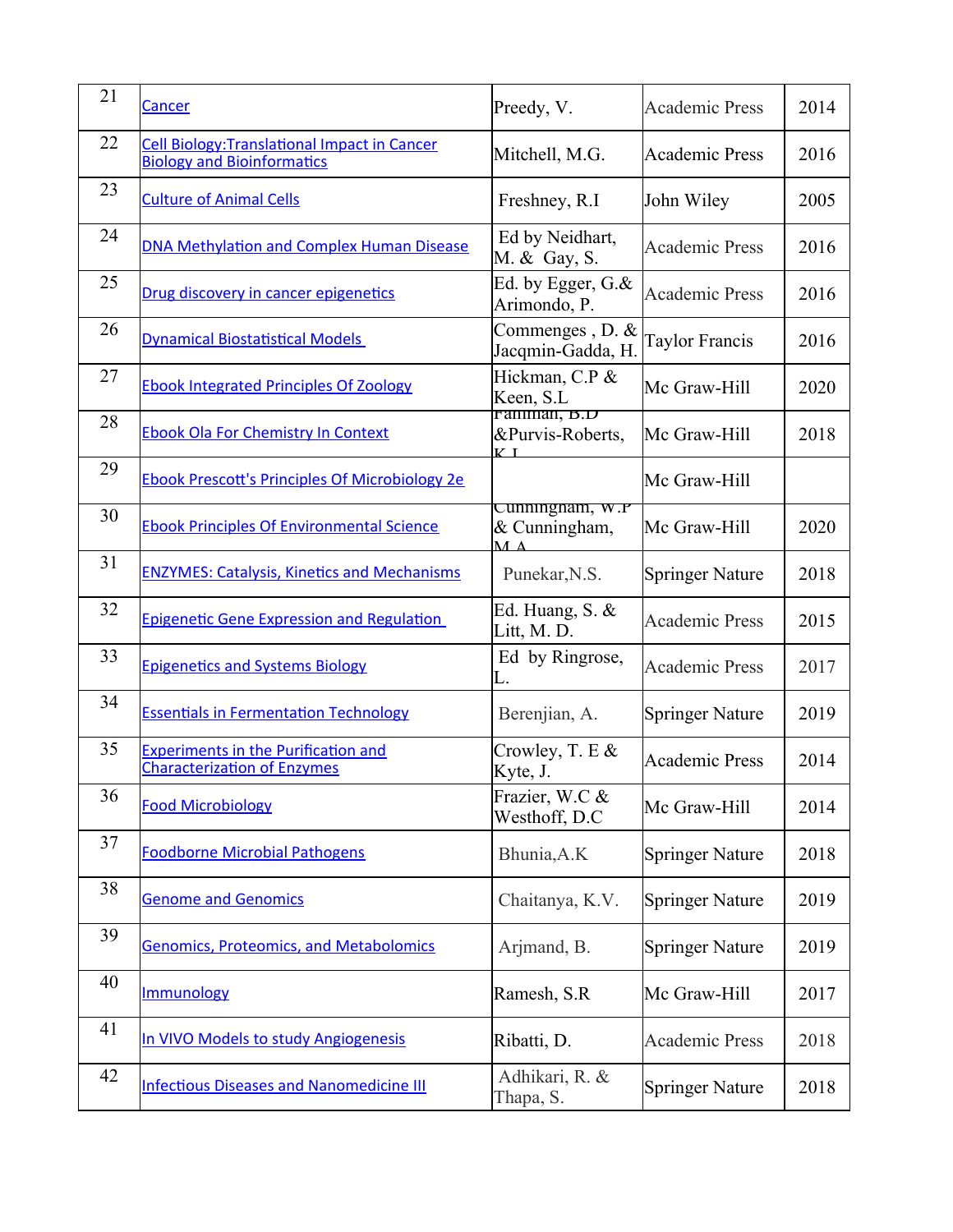| 43 | <b>Introduction to Bioinformatics in Microbiology</b>                          | Christensen, H.                           | <b>Springer Nature</b>        | 2018 |
|----|--------------------------------------------------------------------------------|-------------------------------------------|-------------------------------|------|
| 44 | <b>Introduction to Environmental Biotechnology</b>                             | Chatterji, A. K.                          | PHI                           | 2011 |
| 45 | essons in Immunity: From Single-Cell Organisms<br>to Mammals                   | Ed.by Ballarin, L.<br>& Cammarata, M.     | <b>Academic Press</b>         | 2016 |
| 46 | <b>Mathematical Models for Society and Biology</b><br>(Second Edition)         | Beltrami, E.                              | Academic press                | 2013 |
| 47 | <b>Multifaceted Protocol in Biotechnology</b>                                  | Amid, A. &<br>Sulaiman, S.                | <b>Springer Nature</b>        | 2018 |
| 48 | Nanobiotechnology: A Multidisciplinary Field of<br><b>Science</b>              | Omran, B. A.                              | <b>Springer Nature</b>        | 2020 |
| 49 | <b>Nitric Oxide:Biology and Pathobiology</b>                                   | Ed. by Ignarro, L.J. Academic Press       |                               | 2000 |
| 50 | <b>Patient Derived Tumor Xenograft Models:</b><br>promise potential & practice | Ed.Uthamanthil, R.<br>& Tinkey, P.        | <b>Academic Press</b>         | 2017 |
| 51 | <b>Physiology and Genetics</b>                                                 | Anke, T. &<br>Schüffler, A.               | <b>Springer Nature</b>        | 2018 |
| 52 | <b>Plant virus Interaction : Molecular Approaches</b><br>and Viral Evolution   | Ed.Gaur, R.K &<br>Hohn, T.                | <b>Academic Press</b>         | 2014 |
| 53 | <b>Principles of Biomedical Informatics (Second</b><br>Edition)                | Kalet, I.J.                               | Academic press                | 2013 |
| 54 | <b>Principles of Developmental Genetics (Second</b><br>Edition)                | Moody, S.A.                               | Academic press                | 2014 |
| 55 | <b>Principles Of Microbiology</b>                                              | Sumbali, G. &<br>Mehrotra, R.S            | Mc Graw-Hill                  | 2009 |
| 56 | <b>Principles of Tissue Engineering (Fourth Edition)</b>                       | Lanza, R &<br>Langer, R                   | Academic press                | 2013 |
| 57 | <b>Protein Structure and Modeling</b>                                          | Kurochkina, N.                            | Springer Nature               | 2019 |
| 58 | <b>Proteomic and Metabolomic Approaches to</b><br><b>Biomarker Discovery</b>   | Issaq, H.J &<br>Veenstra, T.D             | Academic press                | 2013 |
| 59 | <b>Quorum Sensing and its Biotechnological</b><br><b>Applications</b>          | Kalia, V.C.                               | <b>Springer Nature</b>        | 2018 |
| 60 | <b>Rumen Microbiology: From Evolution to</b><br>Revolution                     | Puniya, A.K. &<br>Singh, R.               | <b>Springer Nature</b>        | 2015 |
| 61 | <b>Schaum's Easy Outline Molecular and Cell Biology</b>                        | Stansfield, W. &<br>Cano, R.J             | Mc-Graw Hill<br>International | 2003 |
| 62 | <b>Schaum's Easy Outline of Genetics</b>                                       | Stansfield, W.                            | Mc-Graw Hill<br>International | 2002 |
| 63 | <b>Schaum's Easy Outlines: Biology</b>                                         | Fried, G.H. &<br>Hademenos, G.J.          | Mc-Graw Hill<br>International | 2001 |
| 64 | <b>Schaum's Outline of Biochemistry</b>                                        | Kuchel, P. $\alpha$<br>Easterbrook-Smith, | Mc-Graw Hill<br>International | 2011 |